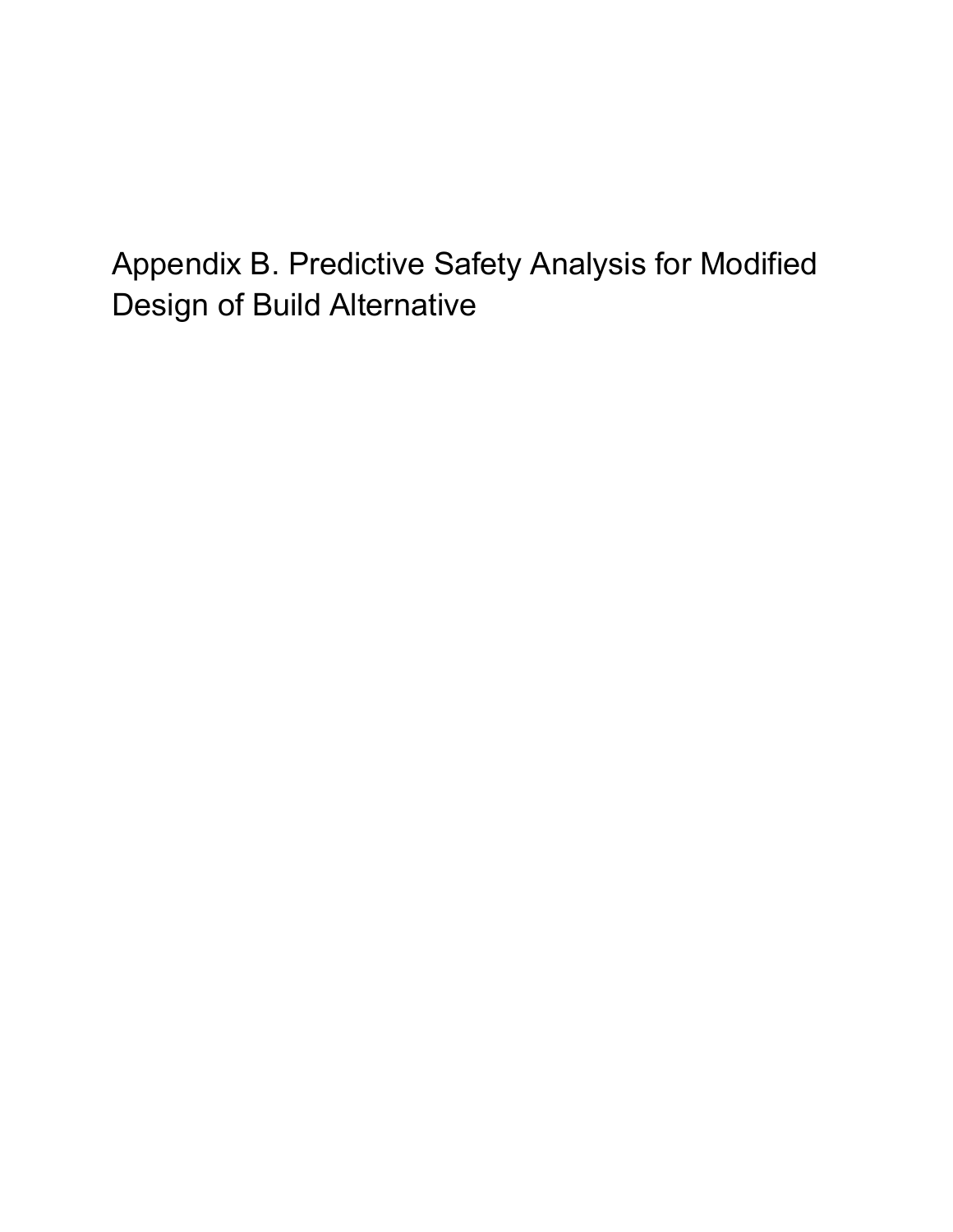# Memo

| Subiect: | Predictive Safety Analysis for Modified Design of Build Alternative |
|----------|---------------------------------------------------------------------|
| From:    | Beth Wemple and Sam Klump (HDR)                                     |
|          | To: Megan Channell (ODOT) and Jeff Buckland (ODOT)                  |
|          | Project: Rose Quarter                                               |
|          | Date: Tuesday, October 06, 2020                                     |

## **1.0 Background and Objectives**

Since issuance of the Environmental Assessment (EA) in February 2019, the Project design has been modified to avoid impacts to the Eastbank Esplanade. Several comments on the EA, including comments from the City of Portland, were received expressing concern about potential impacts to the Eastbank Esplanade resulting from the proposed I-5 southbound (SB) mainline improvements south of Interstate 84 (I-84), including widening of the existing viaduct to accommodate the Interstate 5 (I-5) SB auxiliary lane and shoulders near the Project's southern boundary. Following receipt of and in response to these comments, this portion of the Project design was reconsidered and modified.

The Project design has been modified to no longer widen the viaduct immediately east of the Eastbank Esplanade between the I-84 off-ramp to the Morrison Bridge/SE Portland/Oregon Museum of Science and Industry off-ramp. Under the modified design, the I-5 SB auxiliary lane in this segment would be added by re-striping the I-5 mainline in both the northbound (NB) and SB directions. The I-5 center median would be shifted to the east, and the existing shoulders on I-5 in the approximately 1,200-foot segment between the two off-ramps would be narrowed to approximately 3 to 9 feet in both the NB and SB directions. No structures would be added south of the I-84 off-ramp in the Project Area. All work on the I-5 SB mainline and the I-84 off-ramp that would have widened the structures and encroached on the air space over the Eastbank Esplanade to the west has been eliminated.

Table 1 highlights the changes in the design elements for the length of the Project.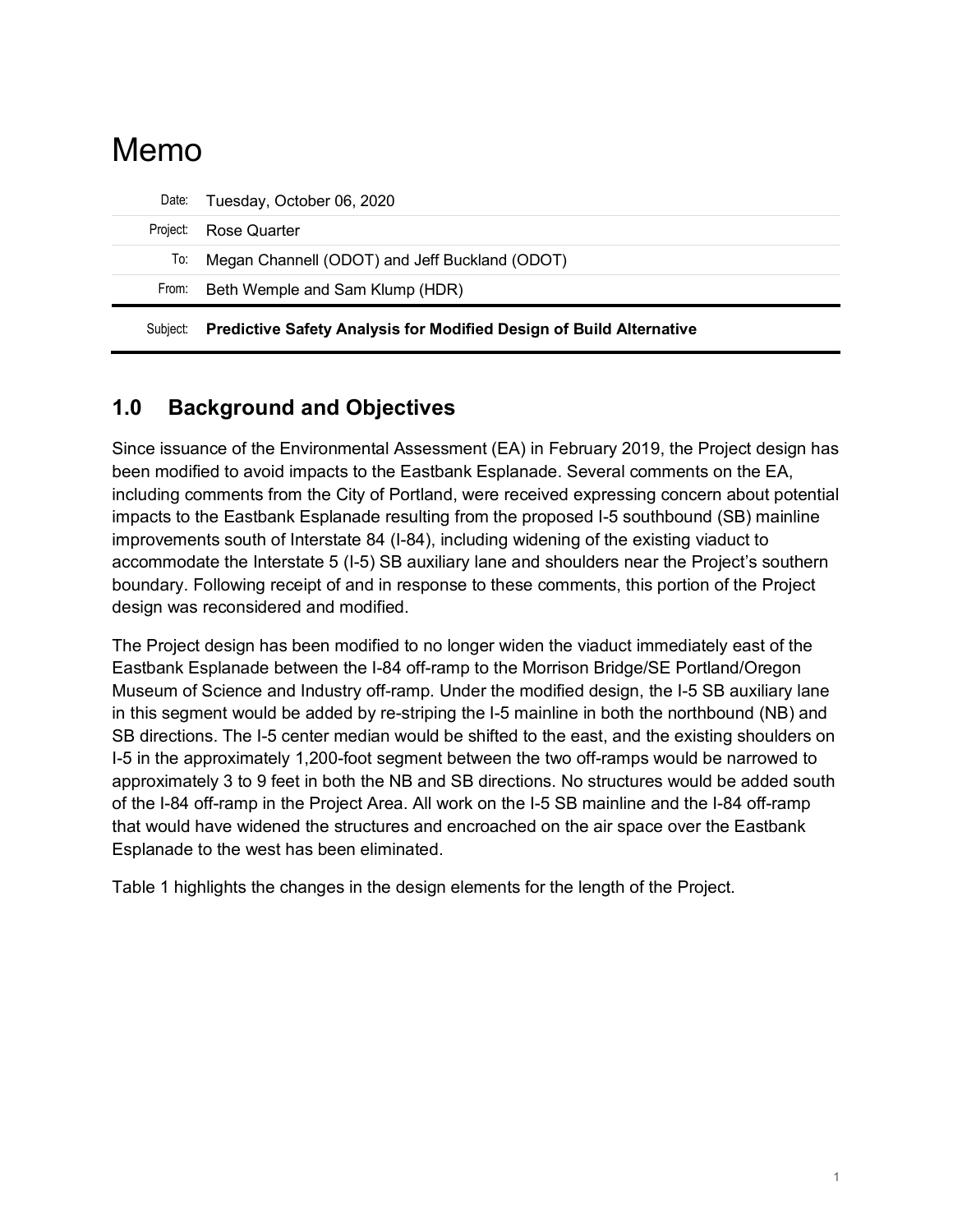| <b>Milepoint</b><br>Range | <b>Description</b>                                                            | <b>No Build</b>                                    | Scenario 1: Build Alternative with<br>Modified Design (2020 Revised EA)                                                       | Scenario 2: Build<br>Alternative (2019 EA)                                       |
|---------------------------|-------------------------------------------------------------------------------|----------------------------------------------------|-------------------------------------------------------------------------------------------------------------------------------|----------------------------------------------------------------------------------|
| MP 303 to<br>301.9        | Unchanged from 2019<br>EA                                                     |                                                    |                                                                                                                               |                                                                                  |
| 301.8                     | MP 301.9 to Horizontal alignment<br>transition and modified<br>shoulder width | No Transition                                      | Shift SB alignment approximately 14'<br>Shift NB alignment approximately 2'<br>11' to 12' travel lanes<br>3' to 12' shoulders | No horizontal transitions<br>12' travel lanes<br>6' to 12' shoulders             |
| 301.7                     | MP 301.8 to Revised cross section                                             | 12' travel lanes<br>4' to 9'<br><b>I</b> shoulders | 11' to 12' travel lanes<br>3' to 9' shoulders                                                                                 | 12' travel lanes<br>6' to 12' shoulders                                          |
| 301.6                     | MP 301.7 to Transition to matching<br>existing roadway                        | 12' travel lanes<br>$4'$ to 9'<br>shoulders        | Shift SB alignment approximately 14'<br>Shift NB alignment approximately 2'<br>11' to 12' travel lanes<br>3' to 9' shoulders  | Shift SB alignment<br>approximately 6'<br>12' travel lanes<br>4' to 9' shoulders |

**Table 1. Roadway Design Element Changes by Milepoint**

This memo describes the revised EA safety analysis to evaluate the effects of the proposed modifications.

## **2.0 Scope and Methodology**

The Highway Safety Manual (HSM) Predictive Method for Freeways<sup>1</sup> was used to predict the annual crash frequency and crash rates for the No Build and Build Scenarios with the Enhanced Interchange Safety Analysis Tool (ISATe). Oregon Department of Transportation (ODOT) does not have calibration factors for the freeway HSM predictive method. As such, the following are not calibrated results and should be considered on a relative basis. The Area of Potential Impact (API) for this analysis is the same as the API for the 2019 EA.

Crashes were predicted as an annual frequency for the year 2045. Crashes were predicted for the 0.30-mile study segment on I-5 from the SB I-84 exit ramp (MP 301.90) to south of the SB Morrison Street exit ramp (MP 301.60) and for the entire I-5 Project corridor. Predicted crashes include crashes on both the freeway segments and freeway ramps. The analysis scenarios, which all have identical annual average daily traffic (AADT), are as follows:

- No Build
	- o Four lanes, 12' lanes, 7' average inside shoulder, 8' average outside shoulder (existing cross-section)
- Scenario 1: Build Alternative with Modified Design (2020 Revised EA)
	- o Five lanes, 11' inside lanes, 12' outside lanes, 3-5' average inside shoulder, 6.5' average outside shoulder
- Scenario 2: Build Alternative (2019 EA)
	- o Five lanes, 12' lanes, 9.5' average inside shoulder, 10.5' outside shoulder

<span id="page-2-0"></span><sup>1</sup> *Highway Safety Manual, Predictive Method for Freeways.* American Association of State Highway and Transportation Officials. 2014.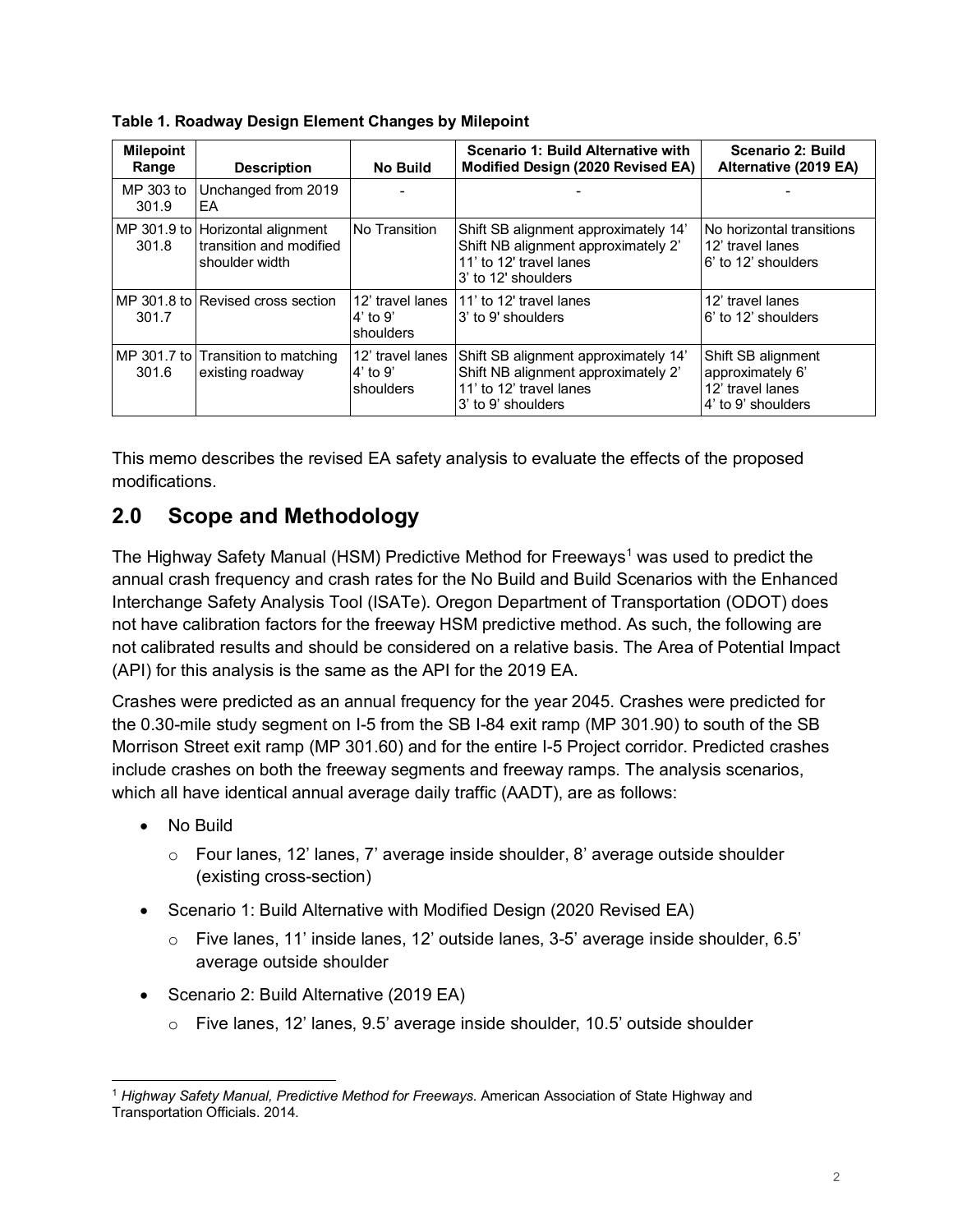## **3.0 Results**

#### <span id="page-3-1"></span>**3.1 Predicted Crashes for Study Segment**

This section shows the results of the predictive analysis for the study segment on I-5 from the SB I-84 exit ramp to south of the SB Morrison exit ramp.

Predicted total crashes and predicted crashes by severity for the 2045 design year are shown in [Table 2.](#page-3-0) The analysis predicts 10 total crashes for the No Build scenario, approximately 10 crashes for Scenario 1, and approximately 9 crashes for Scenario 2. Table 2 also shows the relative change in predicted crashes compared to the No Build scenario. Compared to No Build, predicted crashes are approximately the same for Scenario 1 and one crash/year fewer for Scenario 2 (12 percent fewer).

The decreased lane and shoulder widths under Scenario 1 increase predicted crash frequency due to less recoverable area for vehicles, but the additional auxiliary lane decreases predicted crash frequency due to congestion relief, resulting in approximately no net change in predicted crash frequency relative to the No Build Scenario. Scenario 2 has wider lanes and shoulder widths than Scenario 1, as well as the additional auxiliary lane, resulting in a prediction of one fewer crash per year in the future design year.

While the total crash frequency is approximately the same for No Build and Scenario 1, there are slight changes in crash severity. Low severity crashes (i.e., "B" [non-incapacitating injury] and "C" [possible injury]) increase slightly, and property damage only crashes (i.e., "O" crashes) decrease slightly.

| <b>Scenario</b>                                                        | Total                             | ĸ   | A   | B      | C      | O      |
|------------------------------------------------------------------------|-----------------------------------|-----|-----|--------|--------|--------|
| No Build                                                               | 10.0                              | 0.0 | 0.1 | 0.6    | 2.3    | 7.0    |
| Scenario 1: Build<br>Alternative with Modified<br>Design (2020 Revised |                                   |     |     |        |        |        |
| EA)                                                                    | 9.9                               | 0.0 | 0.1 | 0.7    | 2.4    | 6.8    |
| Percent Change<br>Compared to No<br><b>Build</b>                       | $-0.1$<br>(0% change)             | 0.0 | 0.0 | $+0.1$ | $+0.1$ | $-0.2$ |
| Scenario 2: Build<br>Alternative (2019 EA)                             | 8.8                               | 0.0 | 0.1 | 0.6    | 2.0    | 6.2    |
| Percent Change<br>Compared to No<br><b>Build</b>                       | $-1.2$<br>$(-12% \text{ change})$ | 0.0 | 0.0 | 0.0    | $-0.3$ | $-0.8$ |

<span id="page-3-0"></span>**Table 2. Predicted 2045 Crashes by Severity and Relative Change, Study Segment**

[Table 3](#page-4-0) shows the predicted crash rates by severity. Predicted crash rates for the No Build and Scenario 1 are approximately equal crash rates by severity, while Scenario 2 has a lower total crash rate by 0.12 crashes/million vehicle miles traveled (VMT). As the AADT is the same for all scenarios, the difference in crash rates is due to cross-sectional differences.

The crash rate for B severities is slightly higher, while the crash rate for O severities is slightly lower, for Scenario 1 compared to No Build.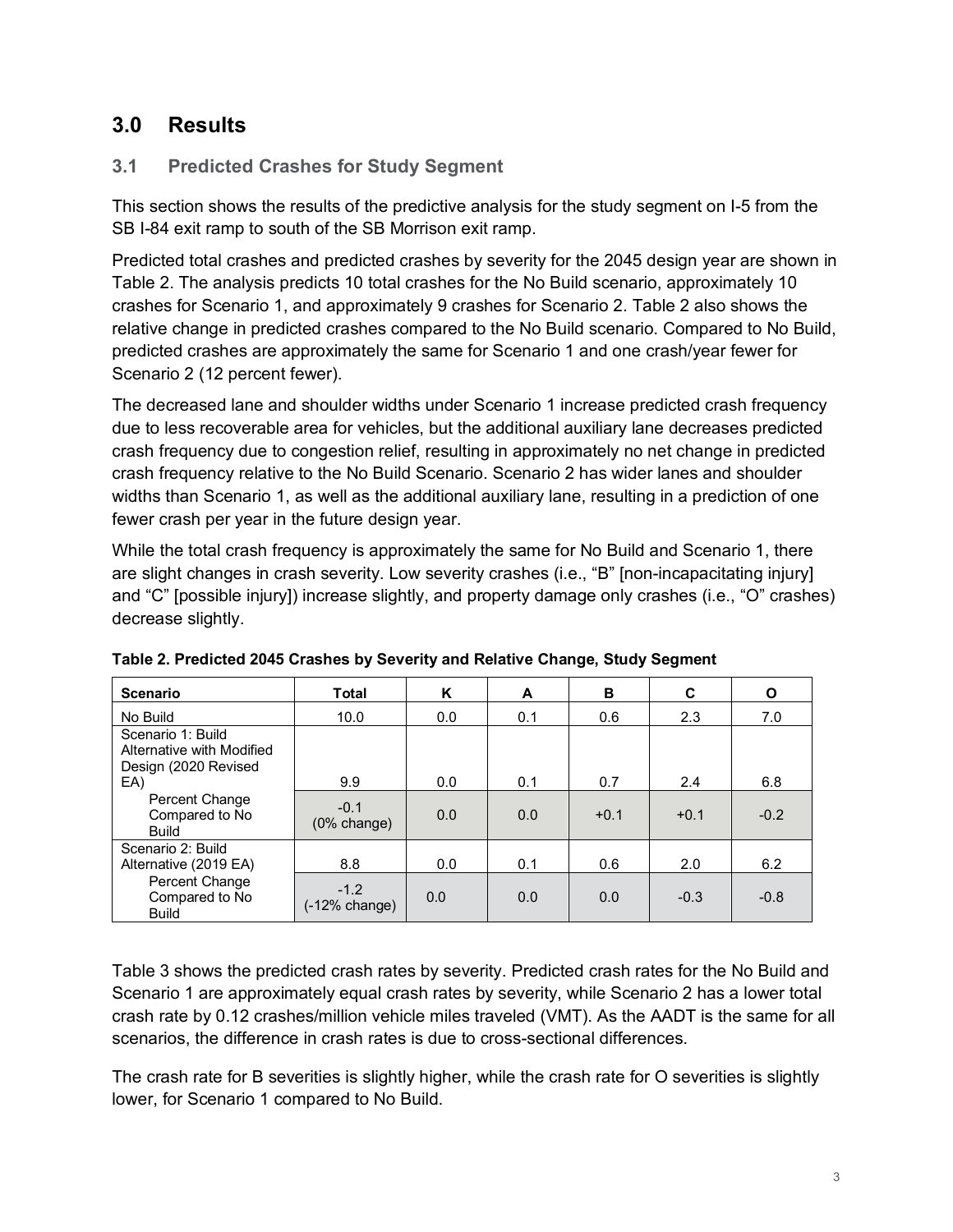| <b>Scenario</b>                                             | <b>Total Crash Rate</b><br>(crashes/million<br>VMT) | κ    | A    | в    | C    |      |
|-------------------------------------------------------------|-----------------------------------------------------|------|------|------|------|------|
| No Build                                                    | 0.99                                                | 0.00 | 0.01 | 0.06 | 0.23 | 0.69 |
| Scenario 1: Build Alternative<br>with Modified Design (2020 |                                                     |      |      |      |      |      |
| Revised EA)                                                 | 0.99                                                | 0.00 | 0.01 | 0.07 | 0.23 | 0.67 |
| Scenario 2: Build Alternative<br>$(2019)$ EA)               | 0.87                                                | 0.00 | 0.01 | 0.05 | 0.19 | 0.61 |

#### <span id="page-4-0"></span>**Table 3. Predicted 2045 Crash Rates per Million VMT, Study Segment**

[Table 4](#page-4-1) shows the predicted annual crash costs by scenario. Compared to the No Build scenario, the crash cost in the design year for Scenario 1 is approximately \$30k higher, while the crash cost for Scenario 2 is approximately \$50k lower. Due to the slightly higher crash severities for Scenario 1 compared to No Build, the crash cost is higher as well. Crash costs by severity were used from the ODOT "Benefit Cost Analysis Form" for countermeasure evaluation.[2](#page-4-2) The costs shown are in 2020 dollars.

#### <span id="page-4-1"></span>**Table 4. Design Year Predicted Crash Costs, Study Segment**

| <b>Scenario</b>                                                         | Total Crash Cost (2045) | Difference From No Build<br>(2045) |
|-------------------------------------------------------------------------|-------------------------|------------------------------------|
| No Build                                                                | \$477.417               | N/A                                |
| Scenario 1: Build Alternative with Modified<br>Design (2020 Revised EA) | \$505.075               | +\$27.658                          |
| Scenario 2: Build Alternative (2019 EA)                                 | \$426.680               | -\$50.737                          |

### **3.2 Predicted Crashes for Draft EA API**

The corridor-wide crash prediction originally conducted for the 2019 EA was updated for the Revised EA Build condition. This section shows the results of the predictive analysis for the entire I-5 EA API.

For the API, total crash frequencies for all severities are lower for Scenario 1 and Scenario 2 compared to No Build [\(Table 5\)](#page-5-0). Total crashes are 11 percent and 12 percent lower for Scenario 1 and Scenario 2 compared to No Build, respectively. Since the only difference between Scenario 1 and Scenario 2 is the study segment cross-section (Section [3.1\)](#page-3-1), the difference in API predicted crashes is the same as the difference in the study segment predicted crashes for these scenarios.

<span id="page-4-2"></span><sup>&</sup>lt;sup>2</sup> All Roads Transportation Safety. Benefit Cost Analysis Form. Oregon Department of Transportation. Accessed 2020.<https://www.oregon.gov/ODOT/Engineering/Pages/ARTS.aspx>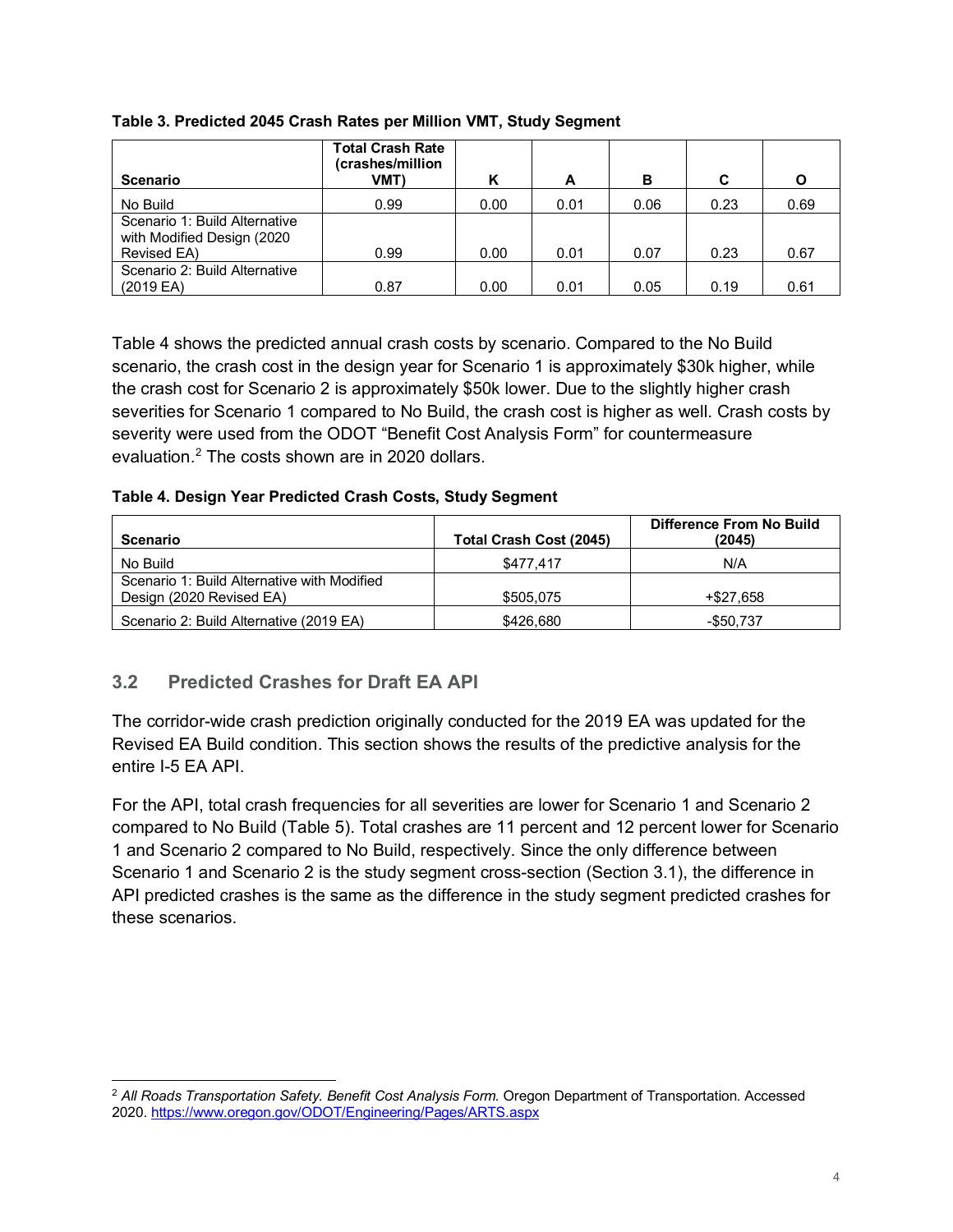| <b>Scenario</b>                                                     | Total                      | Κ   | A   | в      | C      | O       |
|---------------------------------------------------------------------|----------------------------|-----|-----|--------|--------|---------|
| No Build                                                            | 113.2                      | 0.4 | 1.2 | 7.6    | 25.7   | 78.4    |
| Scenario 1: Build Alternative with<br>Modified Design (2020 Revised |                            |     |     |        |        |         |
| EA                                                                  | 100.4                      | 0.4 | 1.2 | 7.4    | 22.9   | 68.5    |
| Percent Change Compared<br>to No Build                              | $-12.8$<br>$(-11%$ change) | 0.0 | 0.0 | $-0.2$ | $-2.7$ | $-9.9$  |
| Scenario 2: Build Alternative<br>(2019 EA)                          | 99.2                       | 0.4 | 1.2 | 7.3    | 22.5   | 67.9    |
| Percent Change Compared<br>to No Build                              | $-14.0$<br>(-12% change)   | 0.0 | 0.0 | $-0.3$ | $-3.1$ | $-10.5$ |

<span id="page-5-0"></span>**Table 5. Predicted 2045 Crashes by Severity and Relative Change, Draft EA API**

Since AADT is the same for all scenarios and crash frequencies for Scenario 1 and Scenario 2 are lower or equal for all severities compared to No Build, crash rates are lower or equal as well for these scenarios, for all severities [\(Table 6\)](#page-5-1).

<span id="page-5-1"></span>**Table 6. Predicted Crash Rates per Million VMT, Entire Corridor**

| <b>Scenario</b>                                                            | <b>Total Crash Rate</b><br>(crashes/million<br>VMT' | κ    | A    | в    | C    | O    |
|----------------------------------------------------------------------------|-----------------------------------------------------|------|------|------|------|------|
| No Build                                                                   | 1.56                                                | 0.01 | 0.02 | 0.10 | 0.35 | 1.08 |
| Scenario 1: Build Alternative<br>with Modified Design (2020<br>Revised EA) | 1.38                                                | 0.01 | 0.02 | 0.10 | 0.32 | 0.94 |
| Scenario 2: Build Alternative                                              |                                                     |      |      |      |      |      |
| (2019 EA)                                                                  | 1.37                                                | 0.01 | 0.02 | 0.10 | 0.31 | 0.93 |

Crash costs for the API are shown in [Table 7.](#page-5-2) Crash costs are lower for Scenario 1 and Scenario 2 compared to No Build, by approximately \$430k and \$510k, respectively.

<span id="page-5-2"></span>**Table 7. Design Year Predicted Crash Costs, Entire Corridor**

| <b>Scenario</b>              | <b>Total Crash</b><br>Cost (2045) | <b>Difference From</b><br><b>No Build (2045)</b> |
|------------------------------|-----------------------------------|--------------------------------------------------|
| No Build                     | \$5,861,991                       | N/A                                              |
| Scenario 1: Revised EA Build | \$5.429.584                       | $-$ \$432.407                                    |
| Scenario 2: Draft EA Build   | \$5,351,190                       | $-$ \$510.802                                    |

## **4.0 Conclusions**

Along the study segment, this analysis shows the Scenario 1: Build Alternative with Modified Design (2020 Revised EA) condition is predicted to have approximately the same crash frequency and total crash rate as No Build. While the decreased lane and shoulder widths slightly increase predicted crash frequency, this is counterbalanced by the slight decrease in predicted crash frequency associated with the auxiliary lane. Since crash severities are slightly higher under Scenario 1, the annual crash cost is approximately \$30k higher than No Build. The predicted crash frequency and crash rate are lower for Scenario 2: Build Alternative (2019 EA)